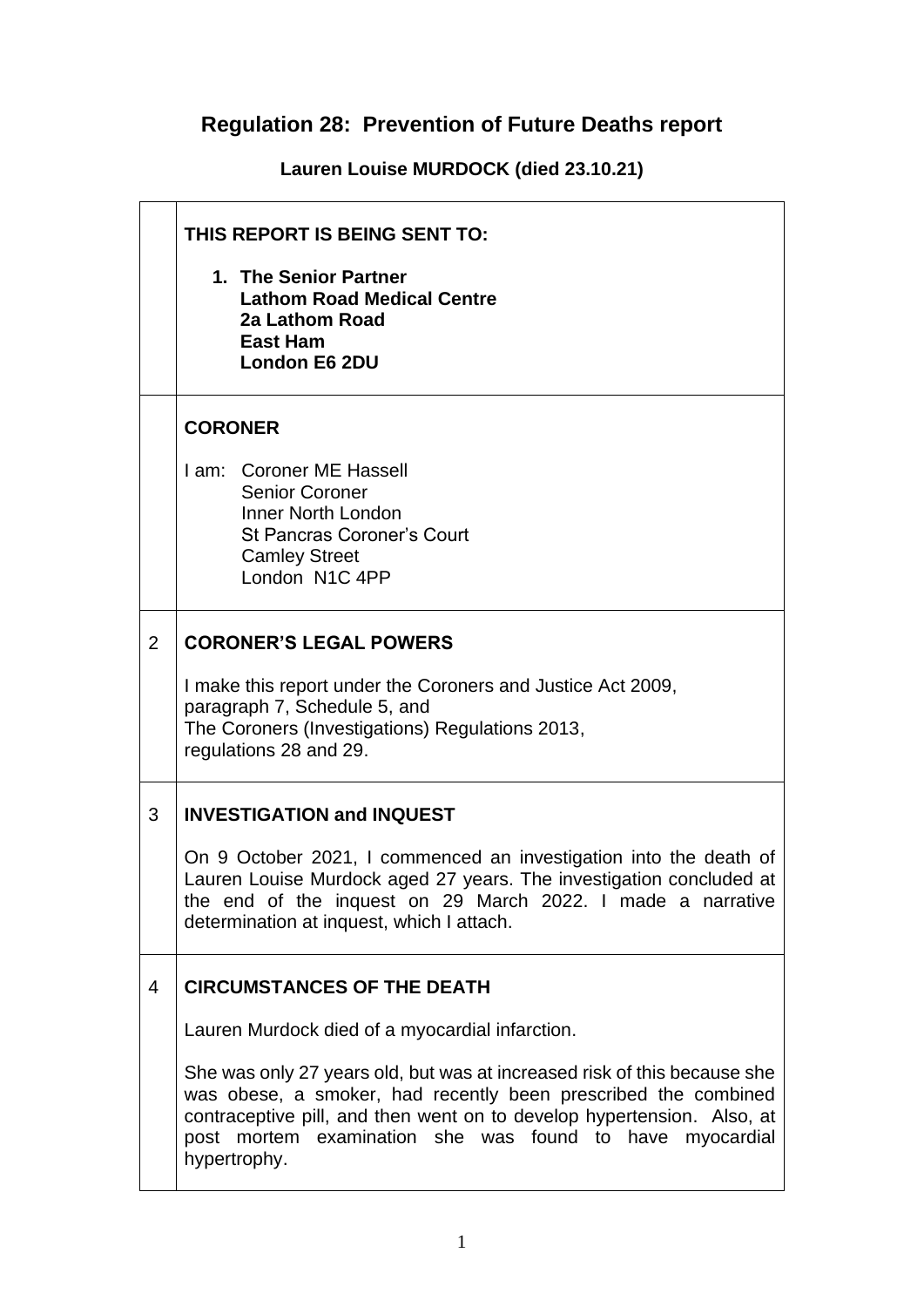| 5 | <b>CORONER'S CONCERNS</b>                                                                                                                                                                                                                             |  |
|---|-------------------------------------------------------------------------------------------------------------------------------------------------------------------------------------------------------------------------------------------------------|--|
|   | During the course of the inquest, the evidence revealed matters giving<br>rise to concern. In my opinion, there is a risk that future deaths will occur<br>unless action is taken. In the circumstances, it is my statutory duty to<br>report to you. |  |
|   | The <b>MATTERS OF CONCERN</b> are as follows.                                                                                                                                                                                                         |  |
|   | Lauren Murdock was a patient of your practice. Her general practitioner<br>(GP) described in court several changes made in the Lathom Road<br>practice following Ms Murdock's death, but one issue remains<br>outstanding.                            |  |
|   | At inquest, I heard that Lauren visited the practice on 13 October 2021<br>and saw a healthcare assistant. Her blood pressure was taken and was<br>found to be significantly elevated at 166/90, with a heart rate of 98.                             |  |
|   | That blood pressure reading does not appear to have found its way to<br>Ms Murdock's medical record, and it was certainly not brought to Dr<br>attention.                                                                                             |  |
|   | That is a significant omission. 13 October 2021 is the first time that Ms<br>Murdock's blood pressure was recorded as being elevated, and this was<br>after the prescription of the combined contraceptive pill.                                      |  |
|   | She died ten days later.                                                                                                                                                                                                                              |  |
| 6 | <b>ACTION SHOULD BE TAKEN</b>                                                                                                                                                                                                                         |  |
|   | In my opinion, action should be taken to prevent future deaths and I<br>believe that you have the power to take such action.                                                                                                                          |  |
| 7 | <b>YOUR RESPONSE</b>                                                                                                                                                                                                                                  |  |
|   | You are under a duty to respond to this report within 56 days of the date<br>of this report, namely by 6 June 2022. I, the coroner, may extend the<br>period.                                                                                         |  |
|   | Your response must contain details of action taken or proposed to be<br>taken, setting out the timetable for action. Otherwise you must explain<br>why no action is proposed.                                                                         |  |
| 8 | <b>COPIES and PUBLICATION</b>                                                                                                                                                                                                                         |  |
|   | I have sent a copy of my report to the following.                                                                                                                                                                                                     |  |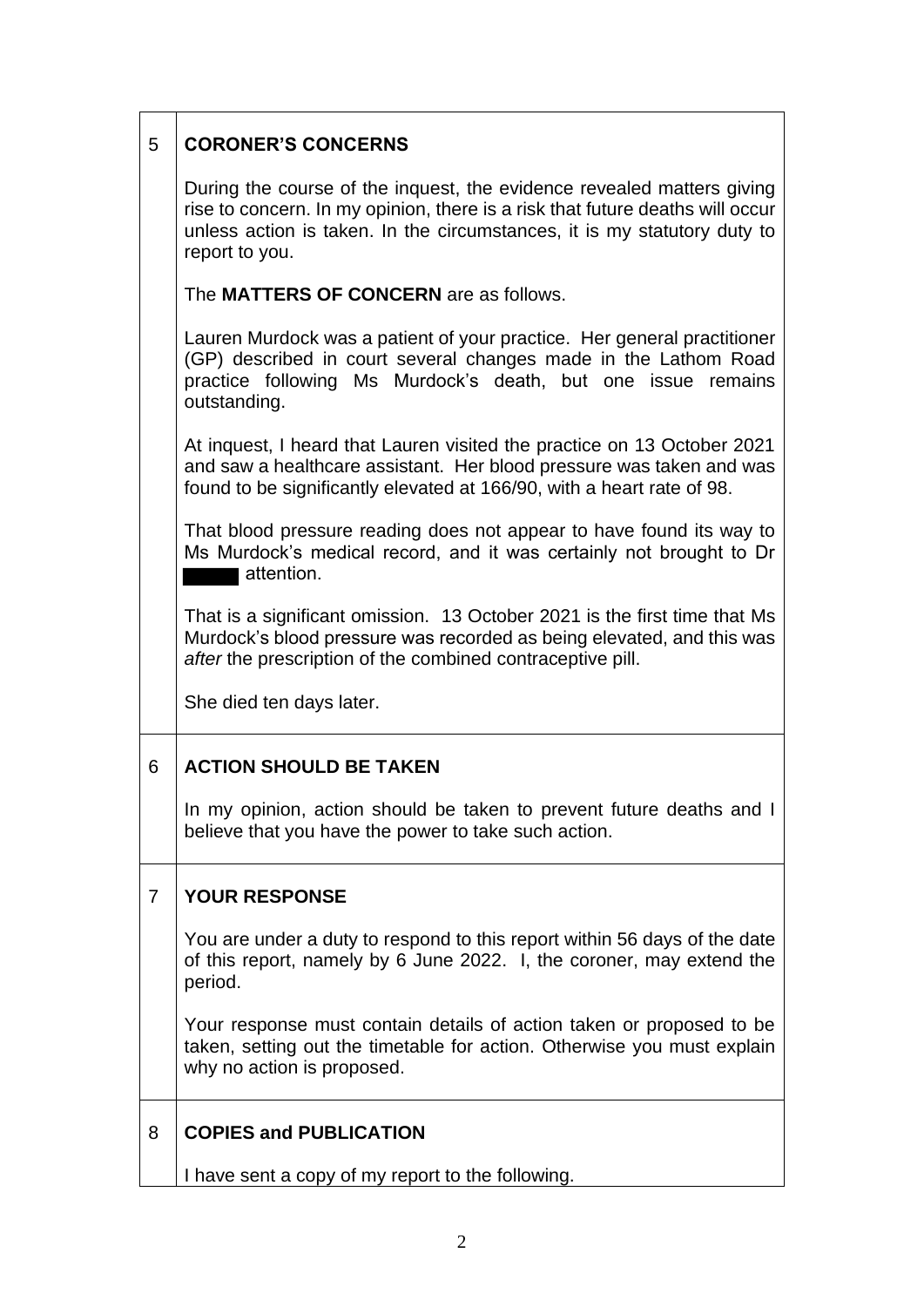|   | , Lauren Murdock's parents<br>The Medicines and Healthcare Products Regulatory Agency<br>The Faculty for Sexual and Reproductive Healthcare (FRSH)<br>HHJ Thomas Teague QC, the Chief Coroner of England & Wales<br>$\bullet$<br>I am also under a duty to send a copy of your response to the Chief                                         |                                 |  |
|---|----------------------------------------------------------------------------------------------------------------------------------------------------------------------------------------------------------------------------------------------------------------------------------------------------------------------------------------------|---------------------------------|--|
|   | Coroner and all interested persons who in my opinion should receive it.<br>I may also send a copy of your response to any other person who I<br>believe may find it useful or of interest.                                                                                                                                                   |                                 |  |
|   | The Chief Coroner may publish either or both in a complete or redacted<br>or summary form. He may send a copy of this report to any person who<br>he believes may find it useful or of interest. You may make<br>representations to me, the coroner, at the time of your response, about<br>the release or the publication of your response. |                                 |  |
| 9 | <b>DATE</b>                                                                                                                                                                                                                                                                                                                                  | <b>SIGNED BY SENIOR CORONER</b> |  |
|   | 05.04.22                                                                                                                                                                                                                                                                                                                                     | ME Hassell                      |  |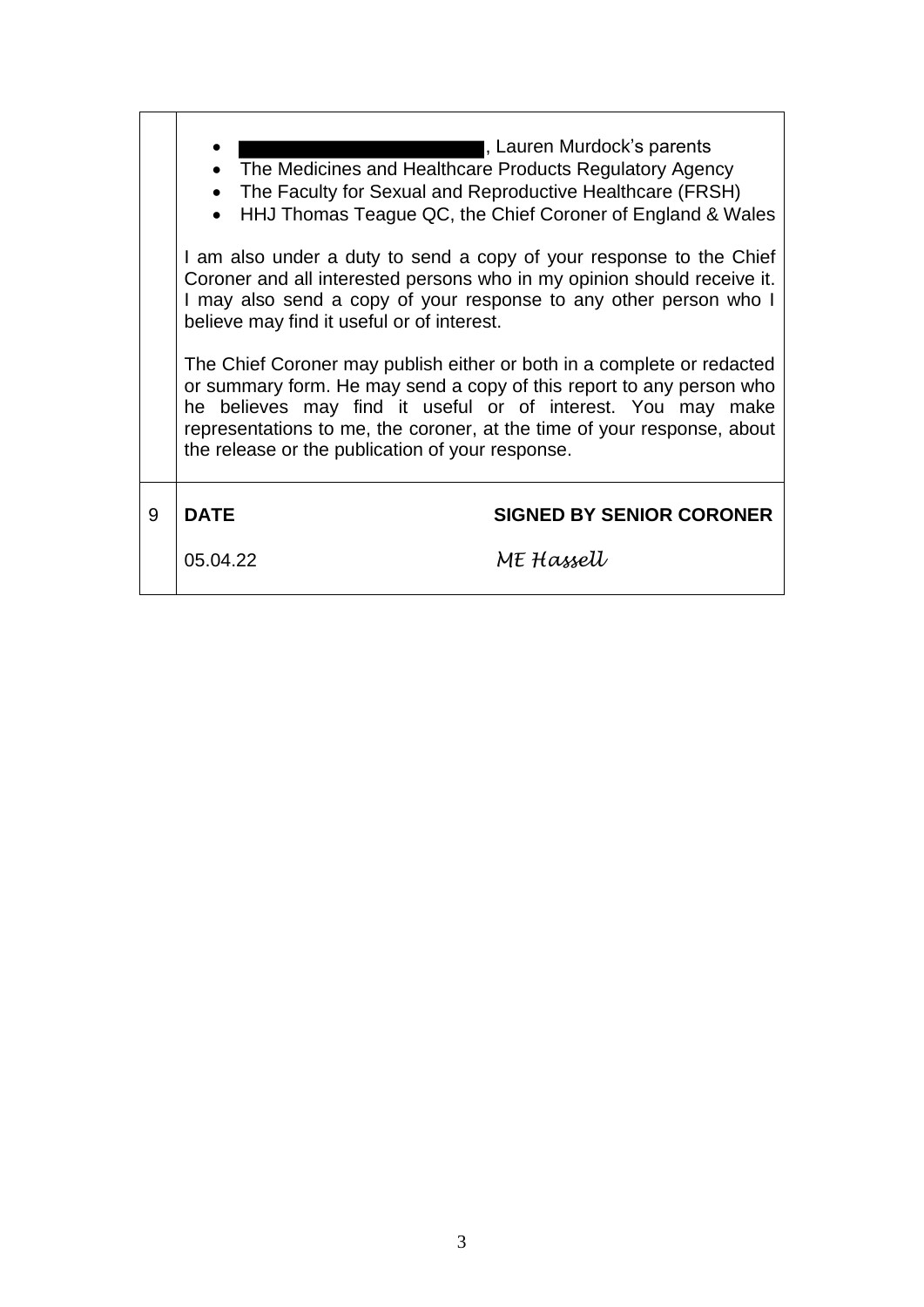## **Regulation 28: Prevention of Future Deaths report**

**Lauren Louise MURDOCK (died 23.10.21)**

|   | THIS REPORT IS BEING SENT TO:                                                                                                                                                                                                                        |                                                                                                                                                                                                                                                                                                   |
|---|------------------------------------------------------------------------------------------------------------------------------------------------------------------------------------------------------------------------------------------------------|---------------------------------------------------------------------------------------------------------------------------------------------------------------------------------------------------------------------------------------------------------------------------------------------------|
|   |                                                                                                                                                                                                                                                      | 1. Faculty of Sexual and Reproductive Healthcare (FRSH)<br><b>Royal College of Obstetricians and Gynaecologists</b><br>10-18 Union Street<br><b>London SE1 1SZ</b>                                                                                                                                |
|   | <b>CORONER</b>                                                                                                                                                                                                                                       |                                                                                                                                                                                                                                                                                                   |
|   |                                                                                                                                                                                                                                                      | I am: Coroner ME Hassell<br><b>Senior Coroner</b><br>Inner North London<br><b>St Pancras Coroner's Court</b><br><b>Camley Street</b><br>London N1C 4PP                                                                                                                                            |
| 2 | <b>CORONER'S LEGAL POWERS</b>                                                                                                                                                                                                                        |                                                                                                                                                                                                                                                                                                   |
|   | I make this report under the Coroners and Justice Act 2009,<br>paragraph 7, Schedule 5, and<br>The Coroners (Investigations) Regulations 2013,<br>regulations 28 and 29.                                                                             |                                                                                                                                                                                                                                                                                                   |
| 3 | <b>INVESTIGATION and INQUEST</b>                                                                                                                                                                                                                     |                                                                                                                                                                                                                                                                                                   |
|   | On 9 October 2021, I commenced an investigation into the death of<br>Lauren Louise Murdock aged 27 years. The investigation concluded at<br>the end of the inquest on 29 March 2022. I made a narrative<br>determination at inquest, which I attach. |                                                                                                                                                                                                                                                                                                   |
| 4 | <b>CIRCUMSTANCES OF THE DEATH</b>                                                                                                                                                                                                                    |                                                                                                                                                                                                                                                                                                   |
|   | Lauren Murdock died of a myocardial infarction.                                                                                                                                                                                                      |                                                                                                                                                                                                                                                                                                   |
|   |                                                                                                                                                                                                                                                      | She was only 27 years old, but was at increased risk of this because she<br>was obese, a smoker, had recently been prescribed the combined<br>contraceptive pill, and then went on to develop hypertension. Also, at<br>post mortem examination, she was found to have myocardial<br>hypertrophy. |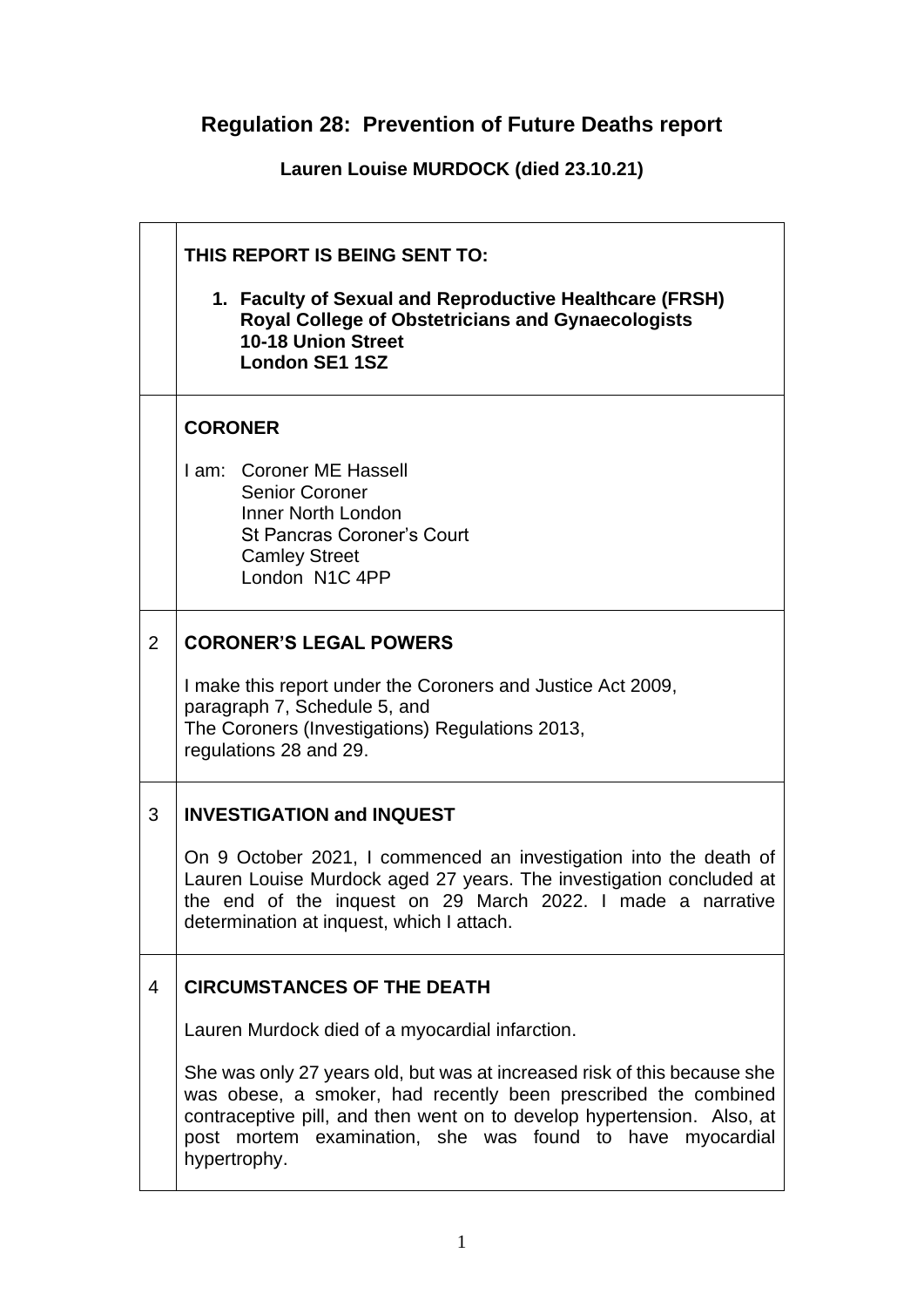| 5 | <b>CORONER'S CONCERNS</b>                                                                                                                                                                                                                                                                                                                                            |
|---|----------------------------------------------------------------------------------------------------------------------------------------------------------------------------------------------------------------------------------------------------------------------------------------------------------------------------------------------------------------------|
|   | During the course of the inquest, the evidence revealed matters giving<br>rise to concern. In my opinion, there is a risk that future deaths will occur<br>unless action is taken. In the circumstances, it is my statutory duty to<br>report to you.                                                                                                                |
|   | The <b>MATTERS OF CONCERN</b> are as follows.                                                                                                                                                                                                                                                                                                                        |
|   | The general practitioner (GP) who prescribed Ms Murdock the combined<br>contraceptive pill consulted the UK medical eligibility criteria (MEC)<br>guidelines before she did so.                                                                                                                                                                                      |
|   | However, she then miscalculated Ms Murdock's clot risk and she failed<br>to calculate her cardiovascular risk.                                                                                                                                                                                                                                                       |
|   | She miscalculated the clot risk because she did not appreciate the<br>difference between a family member with history of clot over the age of<br>45 years, and one under the age of 45 years. If she had calculated<br>correctly, she would have recognised that Ms Murdock was at higher risk<br>and she would have taken a different course of action.             |
|   | She failed to calculate the cardiovascular risk because did not notice the<br>relevant box in the MEC guidelines 11 page summary. If she had noticed<br>the box, she would have recognised that Ms Murdock had multiple<br>cardiovascular risk factors (obesity and smoking) and should only be<br>prescribed Dianette following specialist consultation, if at all. |
|   | The GP suggested that an auto calculator of risk might be one way to<br>assist in the avoidance of such errors in the future.                                                                                                                                                                                                                                        |
| 6 | <b>ACTION SHOULD BE TAKEN</b>                                                                                                                                                                                                                                                                                                                                        |
|   | In my opinion, action should be taken to prevent future deaths and I<br>believe that you have the power to take such action.                                                                                                                                                                                                                                         |
| 7 | <b>YOUR RESPONSE</b>                                                                                                                                                                                                                                                                                                                                                 |
|   | You are under a duty to respond to this report within 56 days of the date<br>of this report, namely by 6 June 2022. I, the coroner, may extend the<br>period.                                                                                                                                                                                                        |
|   | Your response must contain details of action taken or proposed to be<br>taken, setting out the timetable for action. Otherwise you must explain<br>why no action is proposed.                                                                                                                                                                                        |
|   |                                                                                                                                                                                                                                                                                                                                                                      |